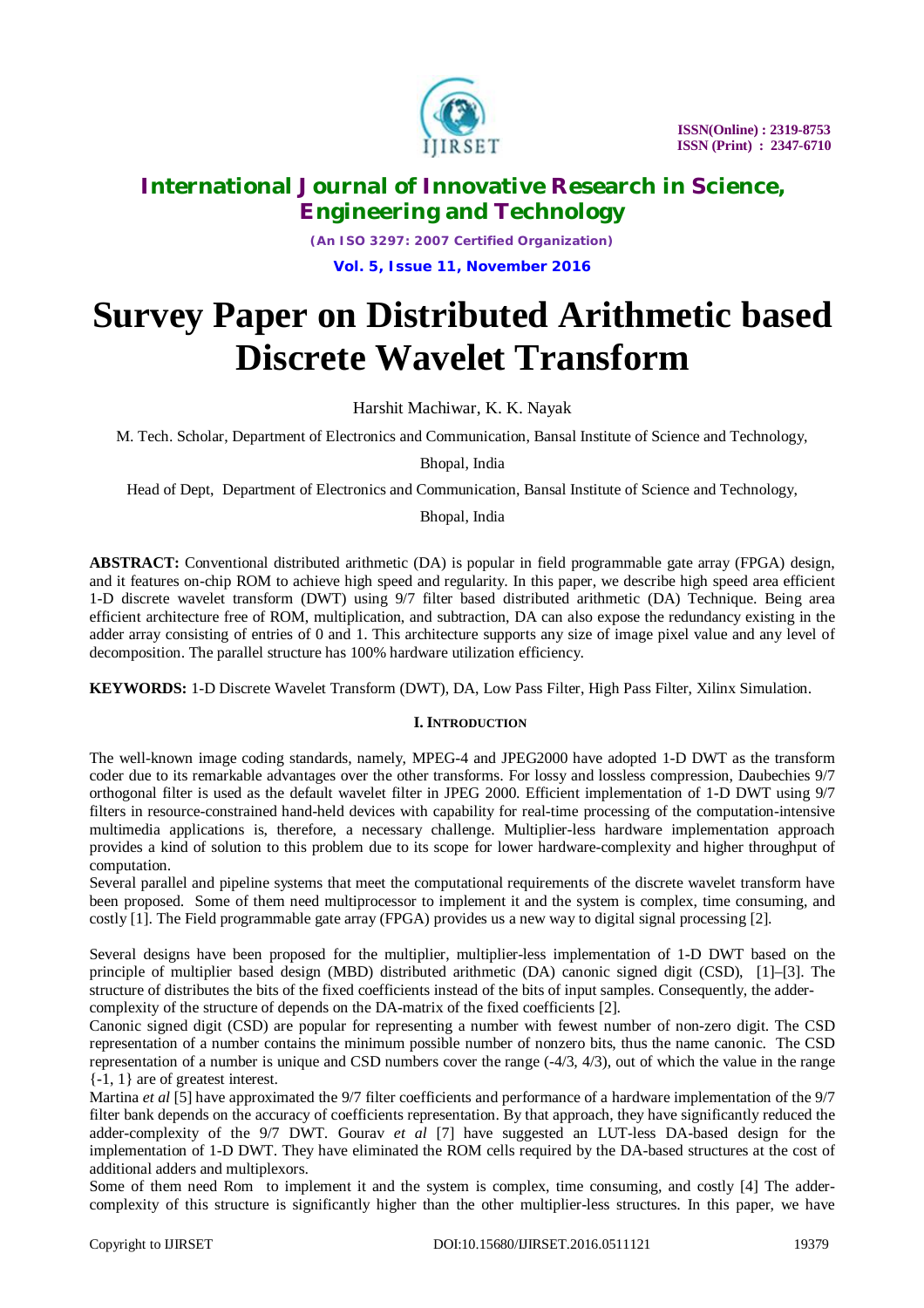

*(An ISO 3297: 2007 Certified Organization)*

### **Vol. 5, Issue 11, November 2016**

proposed an efficient scheme to derive DA-based bit-parallel structures, for low-hardware and high-speed computation DWT using 9/7 filters [4].

The remainder of the paper is organized as follows: New efficient distributed arithmetic based computation of 1-D DWT using 9/7 filter is presented in Section II. The proposed structures are presented in Section III. Hardware and time complexity of the proposed structures are discussed and compared with the existing structures in Section IV. Conclusion is presented in Section V.

#### **II. DISTRIBUTED ARITHMETRIC (DA)**

Let us consider the following sum of products [4]:

$$
R = \sum_{k=1}^{L} X_k \times Y_k \tag{1}
$$

Where  $X_k$  are fixed coefficients and they  $Y_k$  are the input data words. Equation (1) can be expressed in the form of a matrix product as:

$$
R = \begin{bmatrix} X_1 & X_2 & \dots & X_L \end{bmatrix} \begin{bmatrix} Y_1 \\ Y_2 \\ \vdots \\ Y_L \end{bmatrix}
$$
 (2)

Both  $X_k$  and  $Y_k$  are in two's complement format. The two's complement representation of  $X_k$  may be expressed as

$$
X_k = -X_k^M 2^M + \sum_{i=N}^{M-1} X_k^i 2^i \tag{3}
$$

Where  $X_k^i = 0$  or 1, and  $i = N, N+1...$  M and  $X_k^M$  is the sign bit and  $X_k^N$  is the least significant bit (LSB). Equation (3) can be expressed in matrix form as:

$$
X_{k} = \begin{bmatrix} 2^{N} & 2^{N+1} & \dots & 2^{M} \end{bmatrix} \begin{bmatrix} X_{k}^{N} \\ X_{k}^{N+1} \\ \vdots \\ X_{k}^{M} \end{bmatrix}
$$
 (4)

Similarly  $Y_k$  can be represented in two's complemented format as:

$$
Y_k = -Y_k^X 2^X + \sum_{i=W}^{X-1} Y_k^i 2^i
$$
 (5)

Where  $Y_k^i = 0$  or 1, and  $i = W, W+1, ..., X$  and  $Y_k^M$  is the sign bit and  $Y_k^N$  is the least significant bit (LSB).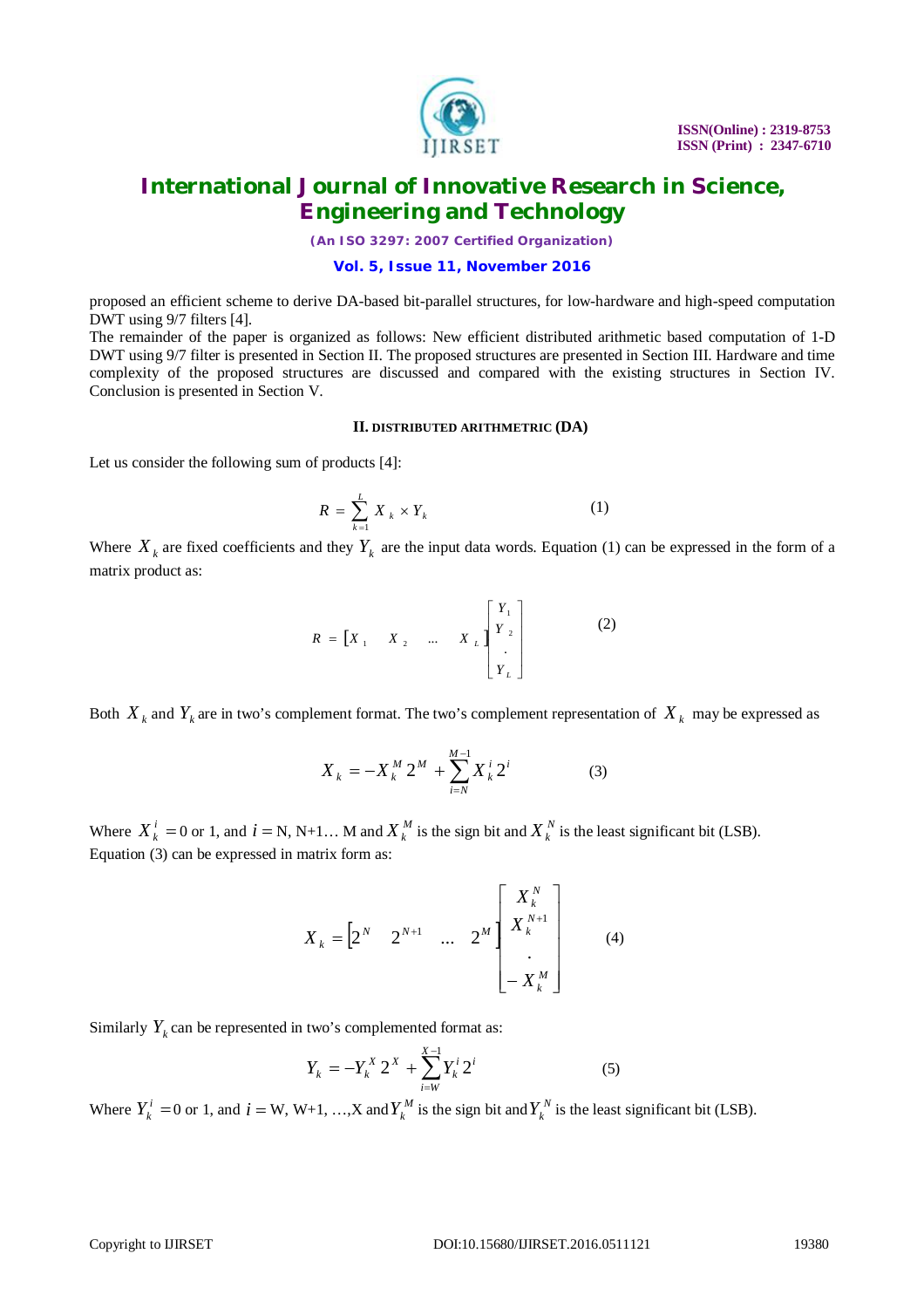

*(An ISO 3297: 2007 Certified Organization)*

**Vol. 5, Issue 11, November 2016**

Now on combining equations (1) and (3), we get-

$$
R = -(R^M \cdot 2^M) + \sum_{i=N}^{M-1} (R^i \cdot 2^i)
$$
 (6)

Where

$$
R^{i} = \sum_{k=1}^{L} X_{k}^{i} Y_{k}, i = N, N+1... M
$$

### **III. PROPOSED ARCHITECTURE**

In this paper, we have proposed a high speed area efficient multiplier-less 1-D 9/7 wavelet filters based DA technique. 9/7 wavelet filters coefficient i.e. 9 low-pass and 7 high-pass wavelet filters coefficient are given in table1. We multiply the filter coefficients by 128 for simplification. The mathematical calculation for 1-D high pass filter output is explained by an example.

**Table 1:** Show high-pass and low-pass wavelet filters coefficient.

|                            | Wavelet filters coefficients | Multiplied by 128 | 7 bit binary representation |
|----------------------------|------------------------------|-------------------|-----------------------------|
| $h_{0}$                    | 0.60294901823                | 77                | 1001101                     |
| $h_{1}$                    | 0.26686441184                | 34                | 0100010                     |
| h <sub>2</sub>             | 0.07822326652                | 10                | 0001010                     |
| h <sub>3</sub>             | 0.01686411844                | $\overline{2}$    | 0000010                     |
| $h_{\scriptscriptstyle 4}$ | 0.026748757410               | 3                 | 0000011                     |
| $g_0$                      | 0.55754352622                | 71                | 1000111                     |
| g <sub>1</sub>             | 0.29563588155                | 38                | 0100110                     |
| $g_2$                      | 0.02877176311                | 4                 | 0000100                     |
| $g_3$                      | 0.045635881557               | 6                 | 0000110                     |

Where  $h_0$ ,  $h_1$ ,  $h_2$ ,  $h_3$ ,  $h_4$  are the Low pass filter coefficients and  $g_0$ ,  $g_1$ ,  $g_2$ ,  $g_3$  are the High pass filter coefficients. If we take the high pass coefficients  $g_0$ ,  $g_1$ ,  $g_2$  and  $g_3$  multiply by  $r_1$ ,  $r_2$ ,  $r_3$  and  $r_4$  then we get the High pass output  $Y_H$  of the 9/7 filter as [6]:

$$
Y_{H} = \begin{bmatrix} g_{0} & g_{1} & g_{2} & g_{3} \end{bmatrix} \begin{bmatrix} r_{1} \\ r_{2} \\ r_{3} \\ r_{4} \end{bmatrix}
$$
 (7)

Where

 $r_1 = Y(n) + Y(n-6)$  $r_2 = Y(n-1) + Y(n-5)$  $r_2 = Y(n-2) + Y(n-4)$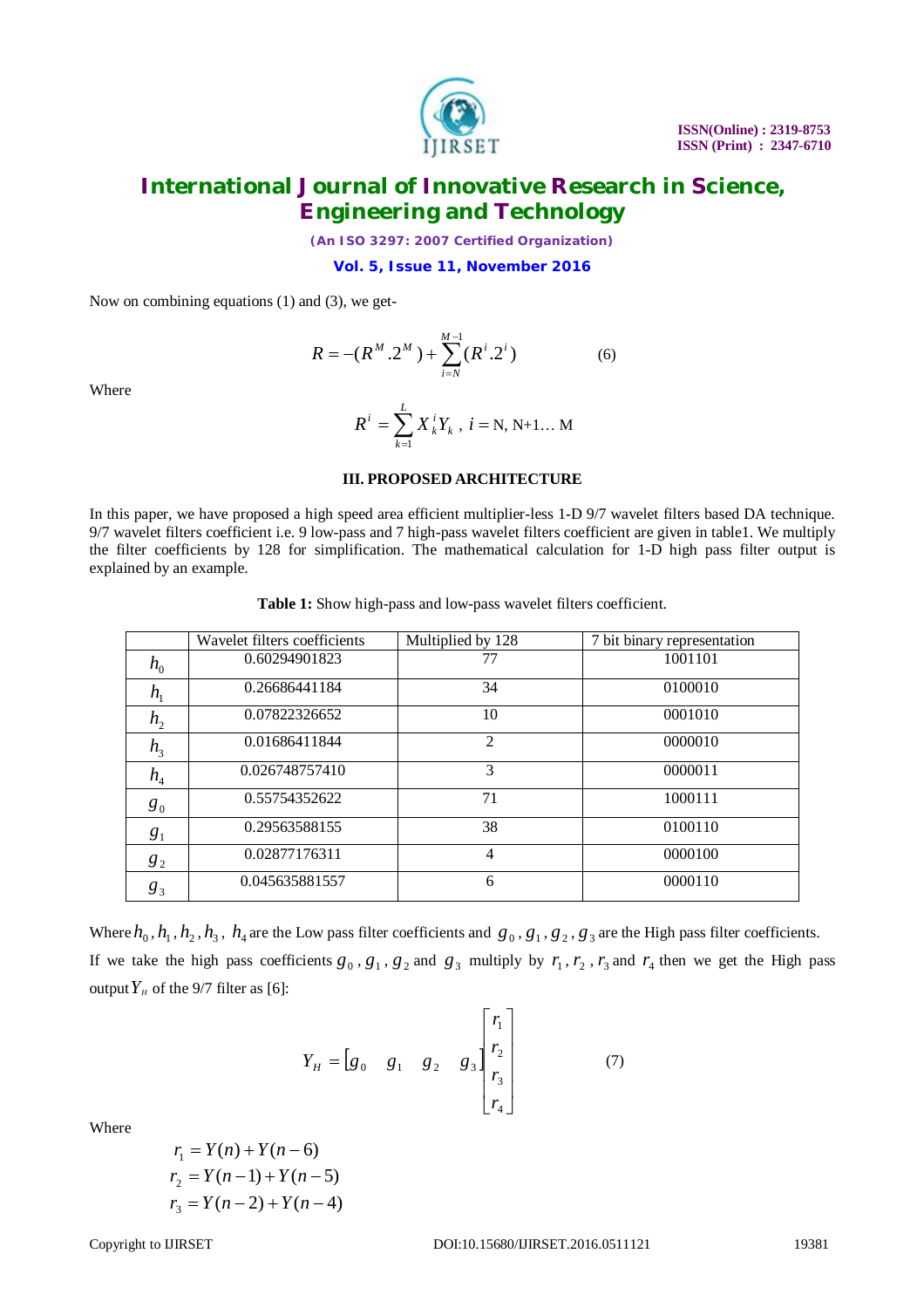

*(An ISO 3297: 2007 Certified Organization)* **Vol. 5, Issue 11, November 2016**

$$
r_4 = Y(n-3)
$$
  
Let  $r_1 = 1$ ,  $r_2 = 2$ ,  $r_3 = 3$ ,  $r_4 = 4$  then



Figure 1: Proposed Multiplier-less 9/7 Wavelet filter using DA Technique

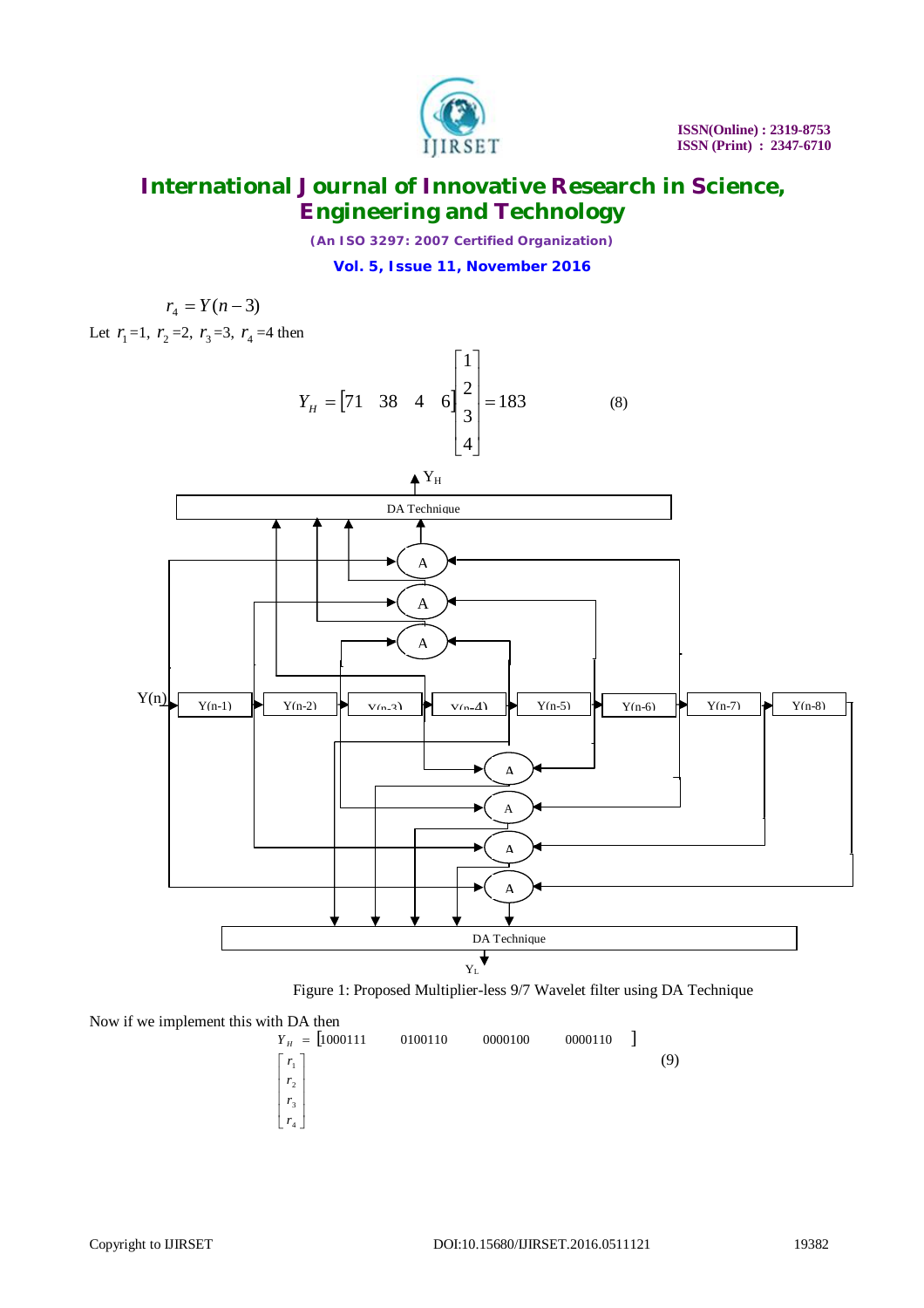

*(An ISO 3297: 2007 Certified Organization)*

**Vol. 5, Issue 11, November 2016**

Now we can make the DA matrix by the filter coefficients as

$$
\begin{bmatrix} 1 & 0 & 0 & 0 \ 1 & 1 & 0 & 1 \ 1 & 1 & 1 & 1 \ 0 & 0 & 0 & 0 \ 0 & 0 & 0 & 0 \ 0 & 1 & 0 & 0 \ 1 & 0 & 0 & 0 \end{bmatrix}
$$
 (10)

$$
Y_{H} = \begin{bmatrix} 1 & 0 & 0 & 0 \\ 1 & 1 & 0 & 1 \\ 1 & 1 & 1 & 1 \\ 0 & 0 & 0 & 0 \\ 0 & 0 & 0 & 0 \\ 0 & 1 & 0 & 0 \\ 1 & 0 & 0 & 0 \end{bmatrix} \begin{bmatrix} r_{1} \\ r_{2} \\ r_{3} \\ r_{4} \end{bmatrix} = \begin{bmatrix} r_{1} \\ r_{1} + r_{2} + r_{4} \\ r_{1} + r_{2} + r_{3} + r_{4} \\ 0 \\ 0 \\ r_{2} \\ r_{1} \\ r_{1} \end{bmatrix}
$$
 (11)

In Figure 2, apply DA techniques step-1 all the input converts' binary number, Step-2 all the binary input applied to a adder array so,

 $P_1 = 0001$ ,  $P_2 = 0111$   $P_3 = 1010$ ,  $P_4 = 0000$   $P_5 = 0000$ ,  $P_6 = 0010$   $P_7 = 0001$ 

The entire adder array input applied to MUX so, the entire adder array input  $m(1)$ 

 $MUX(1) = 0001 = Y_p(0)$ MUX (1) add MUX (2) =  $Y_P(1)$  = 00001  $= 01110$  + 01111 Output of the  $Y_P(1)$  again right shift 1-bit and adds MUX (3) so  $= 001111$  $= 101000$  **+** 110111  $Y_P(1) + MUX(3) = Y_P(2)$ Output of the  $Y_P(2)$  again right shift 1-bit and adds MUX (6) so  $= 000110111$ 

 $= 001000000$ + 001110111

$$
Y_{P}(2) + MUX(6) = Y_{P}(3)
$$

Output of the  $Y_P$  (3) again right shift 1-bit and adds MUX (7) so

 $= 001110111$